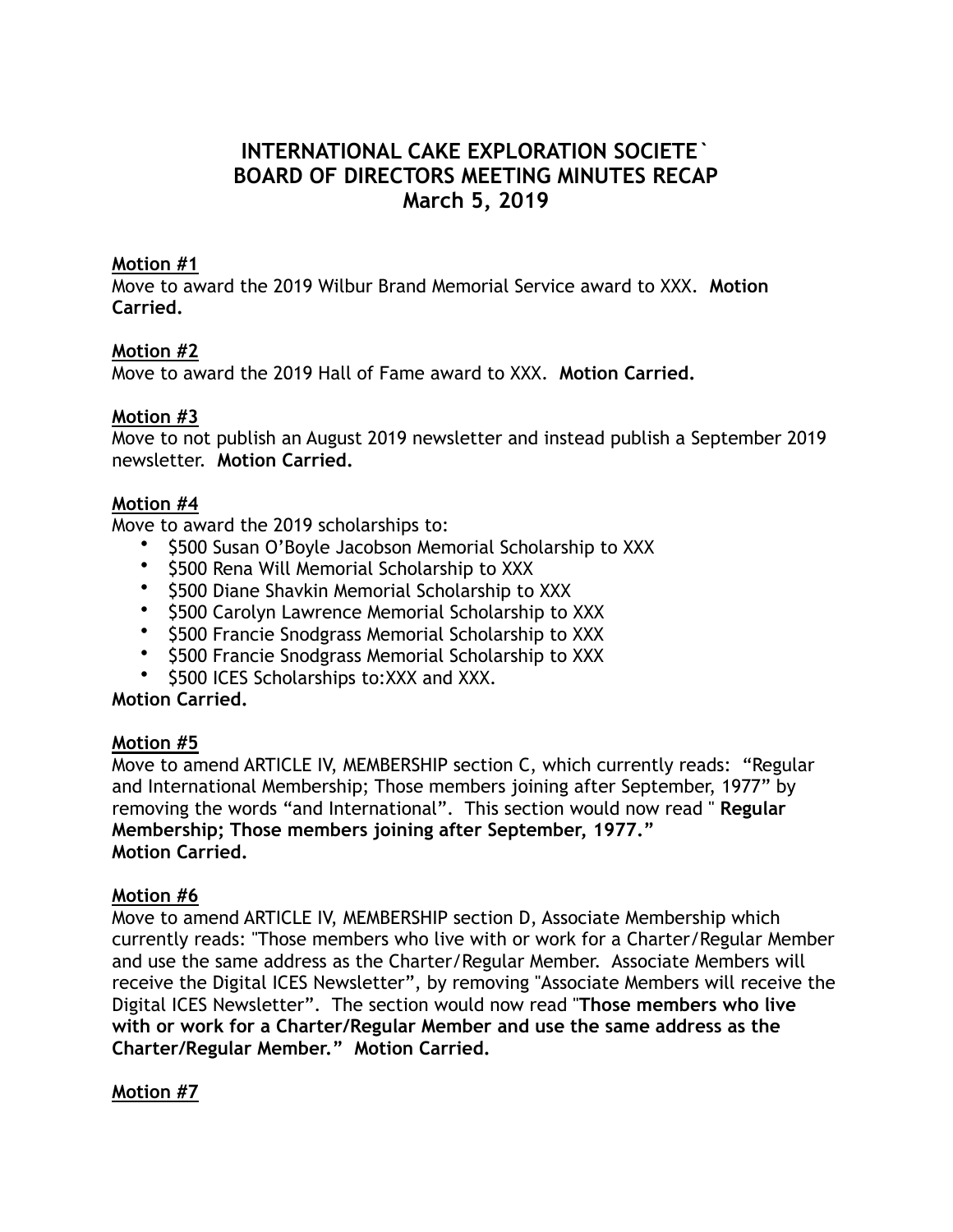Move to amend ARTICLE IV, MEMBERSHIP section F - Student Membership which currently reads: "All full-time students. Proof of enrollment must be provided if the student is over the age of 18. Student members will receive the digital only version of the ICES newsletter. No printed newsletter will be mailed to them" by removing "Student members will receive the digital only version of the ICES newsletter. No printed newsletter will be mailed to them." This section would now read "**All fulltime students. Proof of enrollment must be provided if the student is over the age of 18." Motion Carried.** 

# **Motion #8**

Move to remove ARTICLE IV, MEMBERSHIP section G, Digital Membership which currently reads: "will receive the digital-only version of the ICES newsletter. No printed newsletter will be mailed to them." **Motion Carried.** 

# **Motion #9**

Move to amend ARTICLE IV, MEMBERSHIP, Section 5 A, Rights of Members which currently reads "Each member shall have the right to one (1) vote on each matter submitted to a vote of the membership at any meeting, as defined in Article XIV, in person, by absentee ballot or by proxy, including the annual election of one-third (1/3) of the total number of the Board of Directors, the President, the Vice President, the Secretary and the Treasurer. No more than five (5) proxies may be voted by any one (1) member at any meeting", to add the words "ballot voting" and remove references to a meeting. The section would now read "**Each member shall have the right to one (1) vote on each matter submitted to a vote of the membership in person, by absentee ballot, ballot voting or by proxy, including the annual election of one-third (1/3) of the total number of the Board of Directors, the President, the Vice President, the Secretary and the Treasurer. No more than five (5) proxies may be voted by any one (1) member at any meeting." Motion Carried.** 

# **Motion #10**

Move to amend Article V, SCHOLARSHIPS, Section 2, Scholarship Amount, which currently reads "Scholarship amounts shall be determined by the Board of Directors, and the tuition may be paid directly to the school, teacher or recipient with proper receipts" by adding the words "invoices or" before the word receipts. The section would now read "**Scholarship amounts shall be determined by the Board of Directors, and the tuition may be paid directly to the school, teacher or recipient with proper invoices or receipts." Motion Carried.** 

## **Motion #11**

Move to amend Article V, SCHOLARSHIPS, Section 3. Number of Scholarship Awards, which currently reads; "The Board of Directors shall grant at least one (1) scholarship per year, or more at their discretion, and the successful applicant(s) shall be notified by mail within thirty (30) days" by removing the words "by mail" and adding "of the board's decision". The section would now read "**The Board of Directors shall grant at least one (1) scholarship per year, or more at their discretion, and the successful**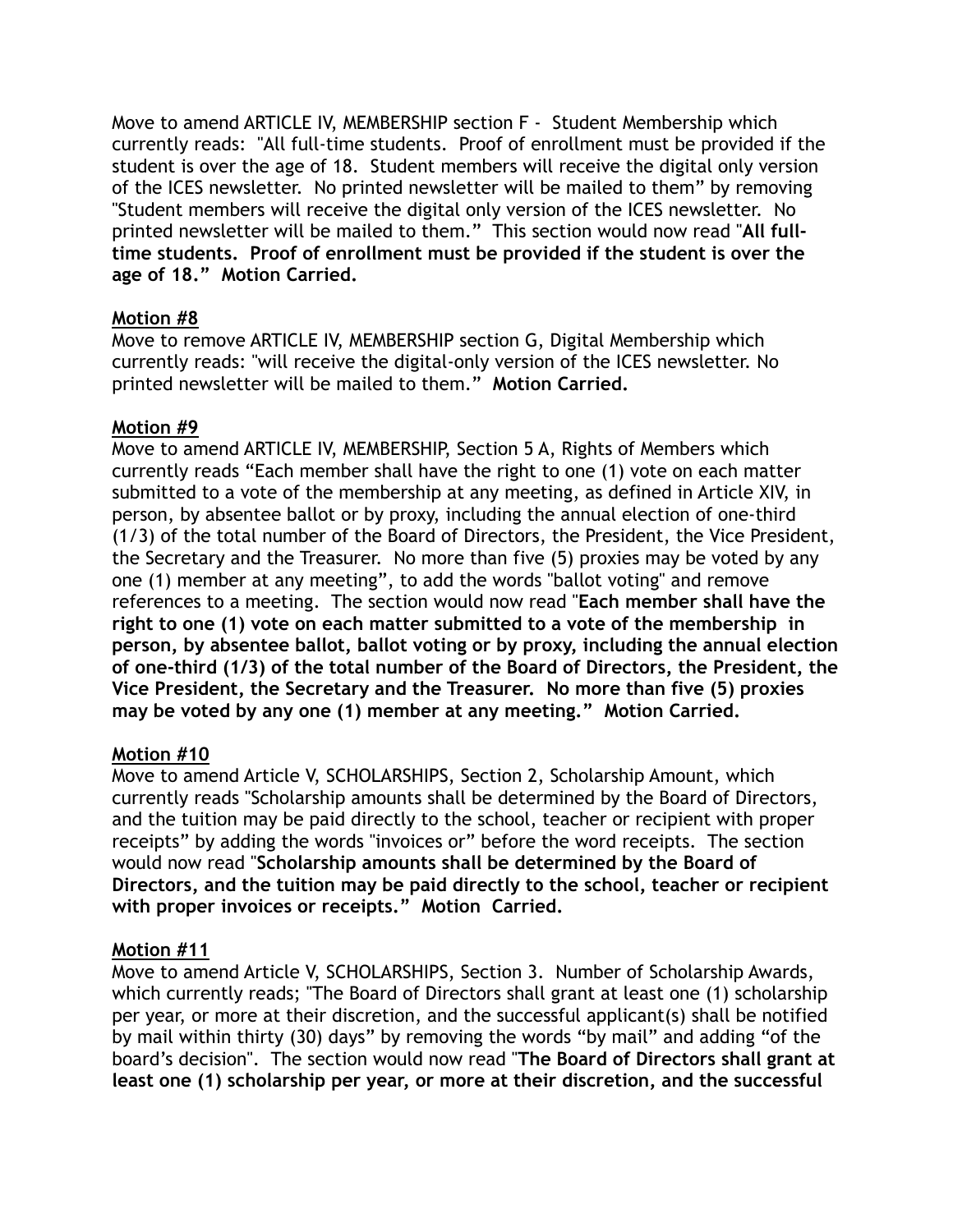**applicant(s) shall be notified within thirty (30) days of the board's decision". Motion Carried.**

# **Motion #12**

Move to amend Article V, SCHOLARSHIPS, Section 6, List of ICES Approved Schools and Teachers which currently reads "The Scholarship Committee shall keep a list of all qualified ICES approved schools, ICES approved teachers, and applicants, and they shall be considered fairly and without discrimination with a right of appeal to the Board of Directors as a whole." by replacing "Scholarship Committee" with "Awards Committee". The section would now read "**The Awards Committee shall keep a list of all qualified ICES approved schools, ICES approved teachers, and applicants, and they shall be considered fairly and without discrimination with a right of appeal to the Board of Directors as a whole." Motion Carried.**

# **Motion #13**

Move to amend ARTICLE X, COMMITTEES, Section 1. Standing Committees. which currently reads: "This Societe` shall be required to maintain the following standing committees: Awards (Scholarships), Budget and Finance, Bylaws, Certification and Education, Contracts, Convention, Ethics, International Liaison, Internet, Job Descriptions, Logo, Membership, Minutes Recap, Newsletter, Nominations and Elections, Property and Records Management (Historical), Publicity, Representatives (Chapters), Social Media, Vendor Liaison, and Ways and Means". To now read: "**This Societe` shall be required to maintain the following standing committees: Programs, Business, Convention, Ethics, Technology, Representation, Newsletter and Membership." Motion Carried.** 

## **Motion #14**

Move to amend ARTICLE XIII, VACANCIES IN POSITIONS, Section 5, Filling Vacancies of Representatives, which currently reads "A vacancy in the position of Representative caused by death, resignation, removal, disqualification, or otherwise, shall be filled by the Representative Liaison who will work to hold an election or appoint a Representative for that state/area/province/country/chapter." by adding "Ballot voting may be used for these elections". This section would now read "**A vacancy in the position of Representative caused by death, resignation, removal, disqualification, or otherwise, shall be filled by the Representative Liaison who will work to hold an election or appoint a Representative for that state/area/ province/country/chapter. Ballot voting may be used for these elections." Motion Carried.** 

# **Motion #15**

Move to change the Sugar Artists Certification test from every year to biennial (every other year) after the 2019 test; until applications in the program necessitates a reestablishment of an annual test. **Motion Carried.** 

## **Motion #16**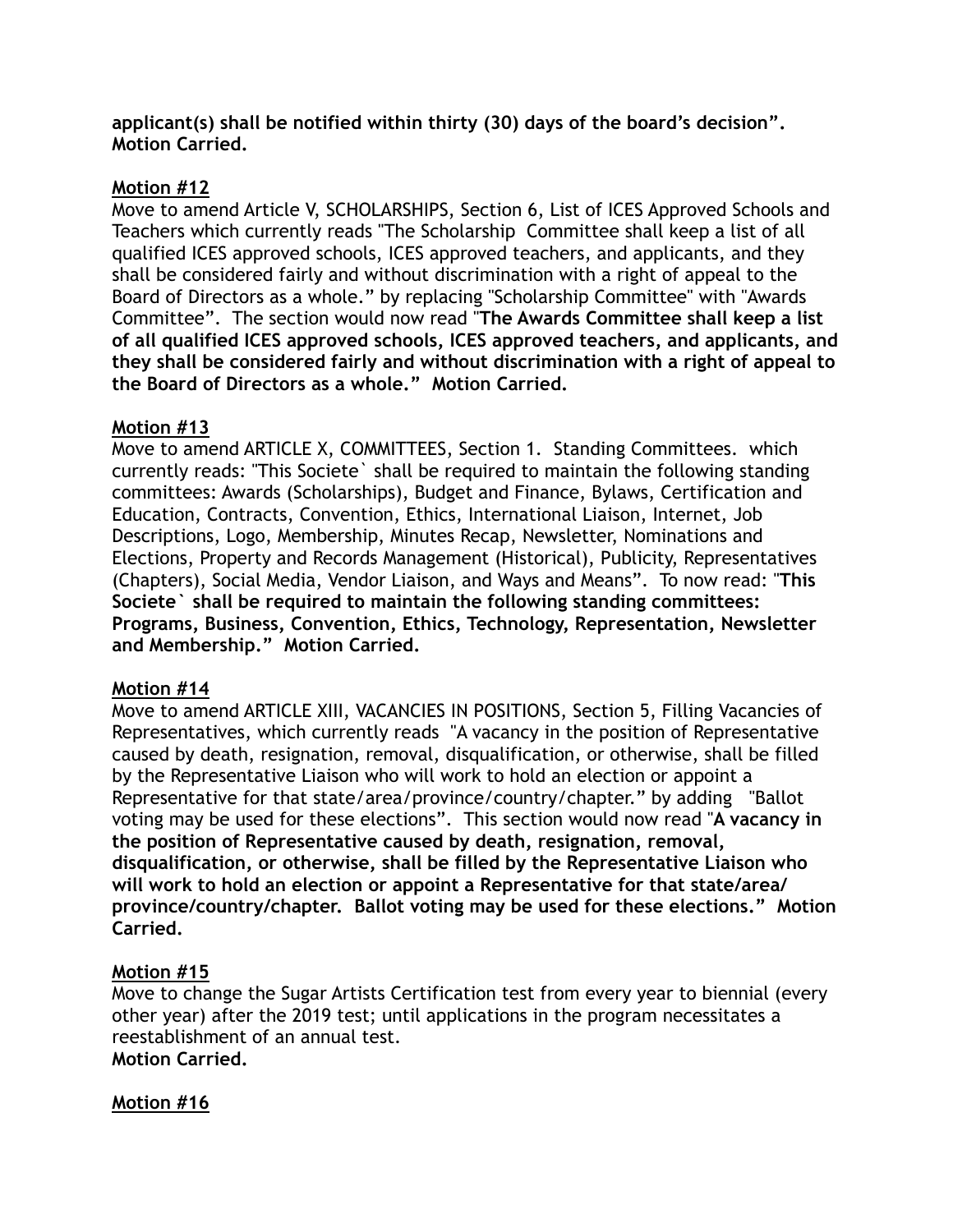Move to create a Special Committee to review the Certification and Education programs to create recommendations for making the programs self-sustainable and efficient. Special Committee should be comprised of a CMSA, CSA, a candidate who was not certified, ICJ, Board Member, and General Member who has not taken either program. **Motion Carried.**

# **Motion #17**

Move that the application for the establishment of a memorial scholarship in the name of Lourdes Reyes be accepted. The scholarship shall be funded exclusively through donations to the memorial and will be awarded, all or in part, until all monies in the memorial fund account are depleted. **Motion Carried.**

# **Motion #18** )

Move to amend Motion #6, 3-2018, "Convention committee moves that the Demonstrators and Hands-On Class teacher's application deadline be changed to January 10th", to read, "Convention committee moves that the Demonstrators and Hands-On Class teacher's application deadline be changed to December 1", effective with the 2020 Convention and Show. **Motion Carried.** 

## **Motion #19**

Move that all Convention and Show Committee Reports are due before leaving the convention site; except for the Show Treasurer and Show Directors reports, which are due within 30 days after the Wrap up Meeting, effective with the 2019 Convention and Show. **Motion Carried.**

## **Motion #20**

Move that any Show Directors not completing required final reports on time will be ineligible for any future Convention benefits, effective immediately. **Motion Carried.** 

## **Motion #21**

Move to approve the Convention Expense Form. **Motion Carried.** 

## **Motion #22**

Move to approve the 2019 ICES Arkansas Convention and Show Sugar Art Gallery Registration Form. **Motion Carried.** 

## **Motion #23**

Move the following Show Job Descriptions be maintained annually as Standing Positions. Additional Special Positions may be added by the Show Directors, Convention Committee Chairman, and ICES President as needed, on an individual show basis, effective with the 2020 Convention and Show.

Standing Show Positions: Show Directors, Teachers, Cake Hospital, Publicity and Printed Material, Registration, Show Cake, Show Office, Souvenirs, Hospitality, Sugar Art Displays, Show Treasurer, Vendors. **Motion Carried.**